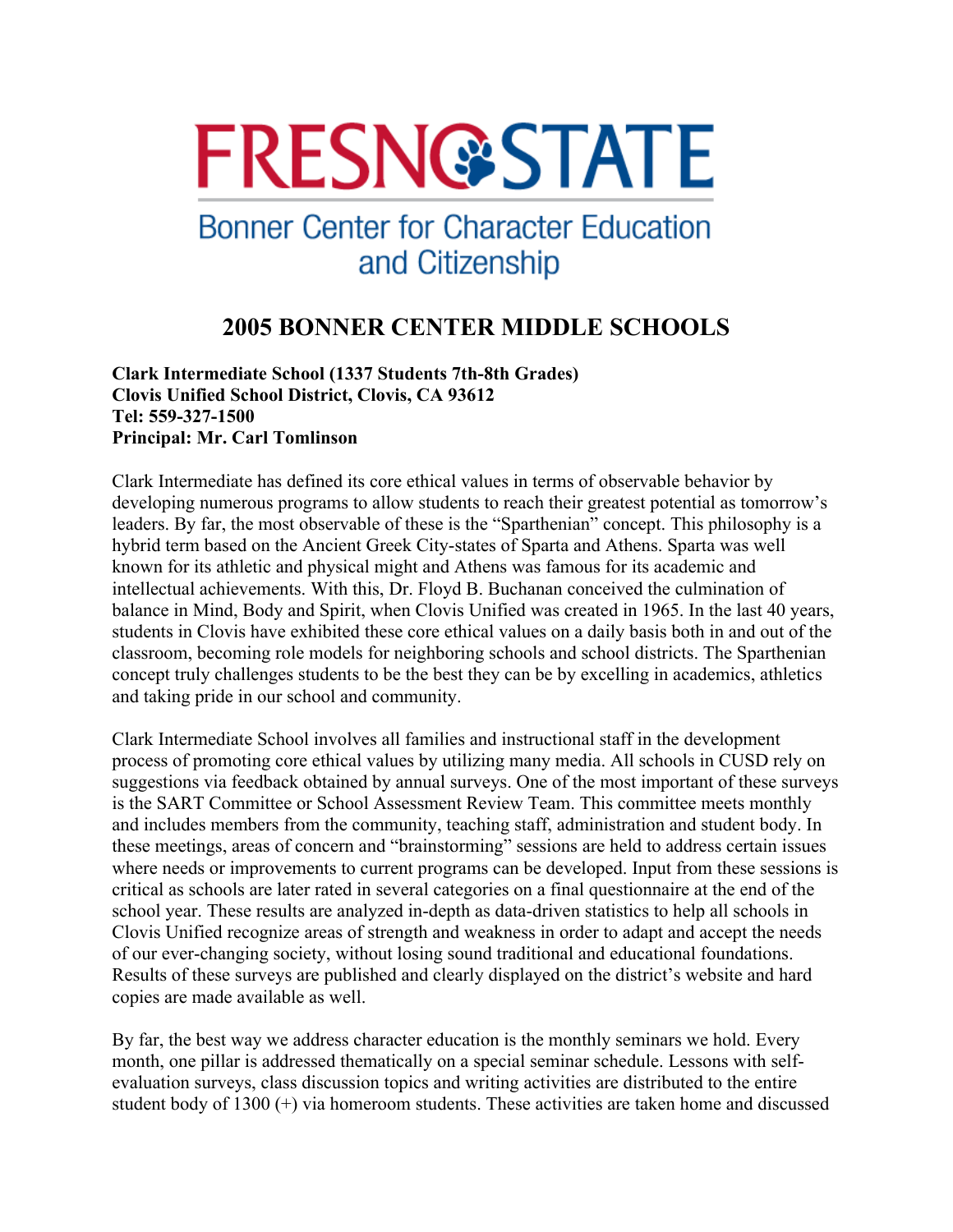with parents, signed and returned to the school. The class with the highest percentage of returns is rewarded with a special whole-class treat and honored in the morning announcements and/or the school newspaper. Because this is a school activity, both grade levels have equal and fair opportunity to participate in Character Counts! education.

Clark has several ways to recognize students for their efforts to become model citizens of society. These include: The Character Counts! Award, Student of the Month, Block "C" for academic and athletic performance, Principal's Medallion, The Performing Arts Award, Athletic Sports Banquet, 8th Grade Appreciation, Bilingual Redesignation for English Learner Progress and Semester Academic Awards Night.

Clark has been involved in many civic community programs. This includes, but is not exclusive to: Valley Children's Volunteers, Poverello House, Coats-for-Kids, Clovis Rodeo, "Kids' Day" Newspapers sales, Disabled Awareness Day, School-Canned Food Drive and Elementary Peer Counselors. These collaborative projects are held annually and get students to become more involved in their community with goal-oriented service learning through supportive fieldwork.

By far our greatest success this year was the "Asian Tsunami Relief" Drive, which was held immediately after the devastation from the earthquake and tsunami in south Asia that left over 170,000 dead and even more homeless. Our student council and leadership class, who sold lollipops for a small fee and collected donations from the staff and students, spearheaded this thoughtful effort. Within one month, Clark Intermediate students and staff collected almost \$2,000.00 to be sent to the American Red Cross Relief Foundation. This money will be used to help the survivors of this terrible tragedy and gave the Clark community a better awareness and understanding that caring is a vital component to helping people both domestically and internationally.

Top

#### **El Capitan Middle School (800 Students 7th-8th Grades) Central Unified School District, Fresno, CA 93722 Tel: 559-276-5219 Principal: Mr. John Barber**

To provide a healthy, nurturing, and stimulating school environment, El Capitan Middle School has agreed on core ethical values that we promote in a variety of ways. Our Student of the Month program has targeted values such as working together, sharing happiness, creative cooperation, and facing challenges just to name a few. The values are promoted daily throughout the school environment, and not just in the classroom. Classroom lessons, daily activities, and extracurricular activities are structured around these core values.

Currently, parents, staff, and students have been working together in promoting ethical values through the "Parenting Partners" classes. Every Thursday, the "Parenting Partners" meet to build a vision for our students' success. Stakeholders learn to become contributors to the success of the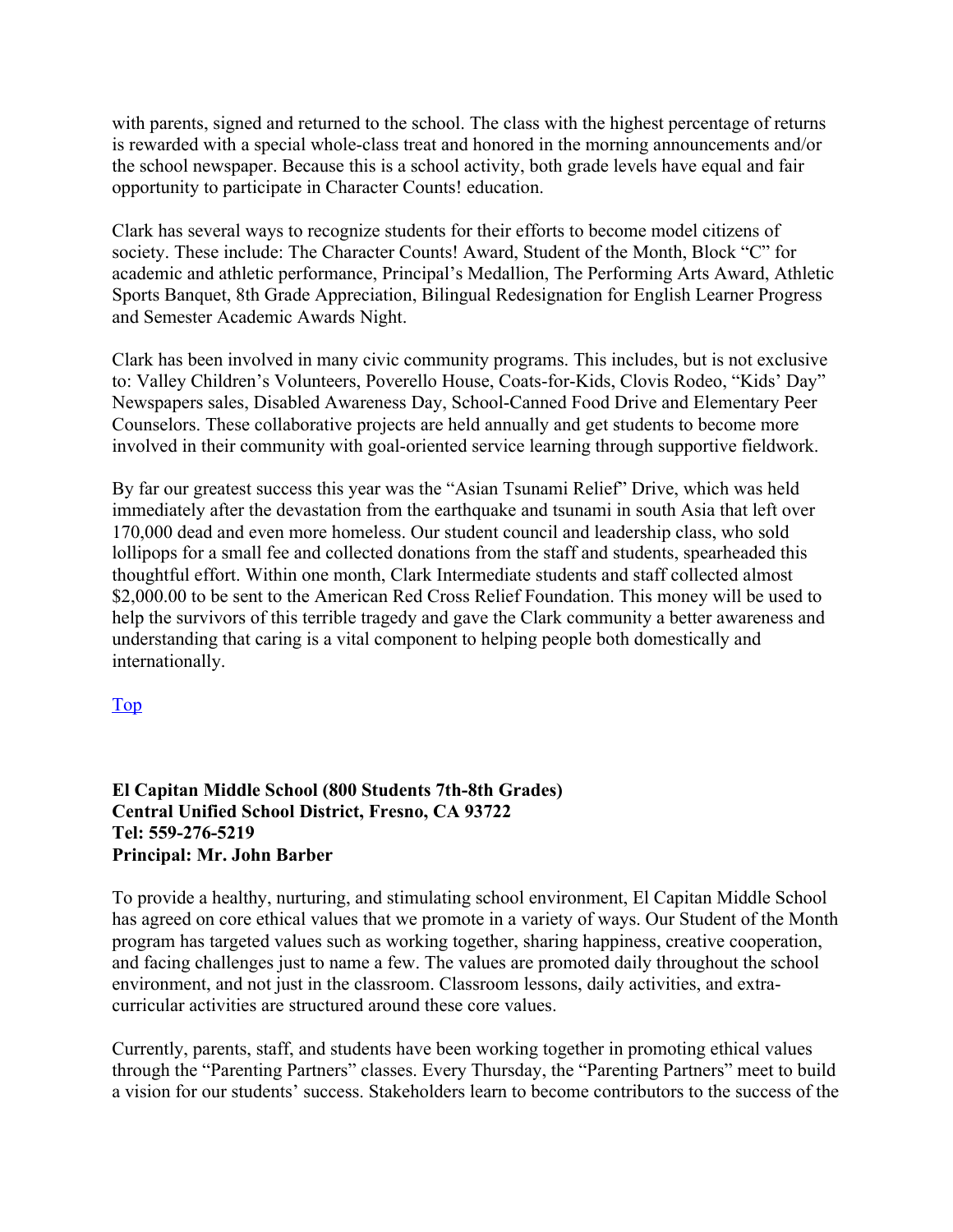school and students. Parents learn how to positively engage the school and teachers, and become more involved in all aspects of their child's academic life.

Through the use of Staff Development time, the Safe School Committee, and the Discipline Committee, teachers have become very involved in the process of promoting core values. The El Capitan community has developed and implemented an assertive discipline model, which is firm, fair, and consistent. Behavior expectations are clearly stated and promoted within the school. The policy consists of a series of steps not to just hand out consequences, but rather to change the behavior through the use of counseling and parental involvement. To date, the policy has been very successful, drastically cutting down on the amount of disciplinary offensives taking place. Our attendance rate has fluctuated between 98 and 99 percent.

El Capitan Middle School implements intentional and proactive procedures and activities that promote character education. Every morning on the school-wide public address system, all staff and students recite the Pledge of Allegiance. "Words of Wisdom" are discussed by the Administration daily, and staff and teachers integrate these values into their lessons and journals discussing what the "Words of Wisdom" mean to them. Our Administrators also take special attention in teaching character education to our students. Vice Principals have gone into several classes that were having trouble getting along. After reading a story, whole class discussions are held about getting along, working together, and being nice to people from different backgrounds.

Staff and teachers constantly model goals and expectations, which include respect for others. If there is an issue of disrespect, it is handled in a firm, fair, and consistent manner. Students are given the opportunity to learn by their mistakes through a series of educational assignments. Our Responsibility Center, which houses students who have made poor choices, gives those students the necessary time and tools to reflect upon their behavior, and helps them develop solutions to the situation that occurred.

Recently, a family whose children attend McKinley Elementary School lost everything in a house fire. A call for help was made to the student body at El Capitan, and the response was staggering. Students brought food, clothing, toys, and other useful items so the family could rebuild…. Our English Learners are very involved in contributing to the school and community as well. They used their newfound English skills to write Christmas letters to U.S. soldiers in Iraq. Many thank-you cards and photos were sent to our students for their acts of generosity.

Top

#### **Kastner Intermediate School (1360 Students 7th-8th Grades) Clovis Unified School District, Fresno, CA 93720 Tel: 559-327-2606 Principal: Mr. Rick Gold**

The mission of Kastner Intermediate School is to provide a safe, nurturing learning environment that promotes the values of CHARACTER COUNTS!, recognizes diversity, promotes respect,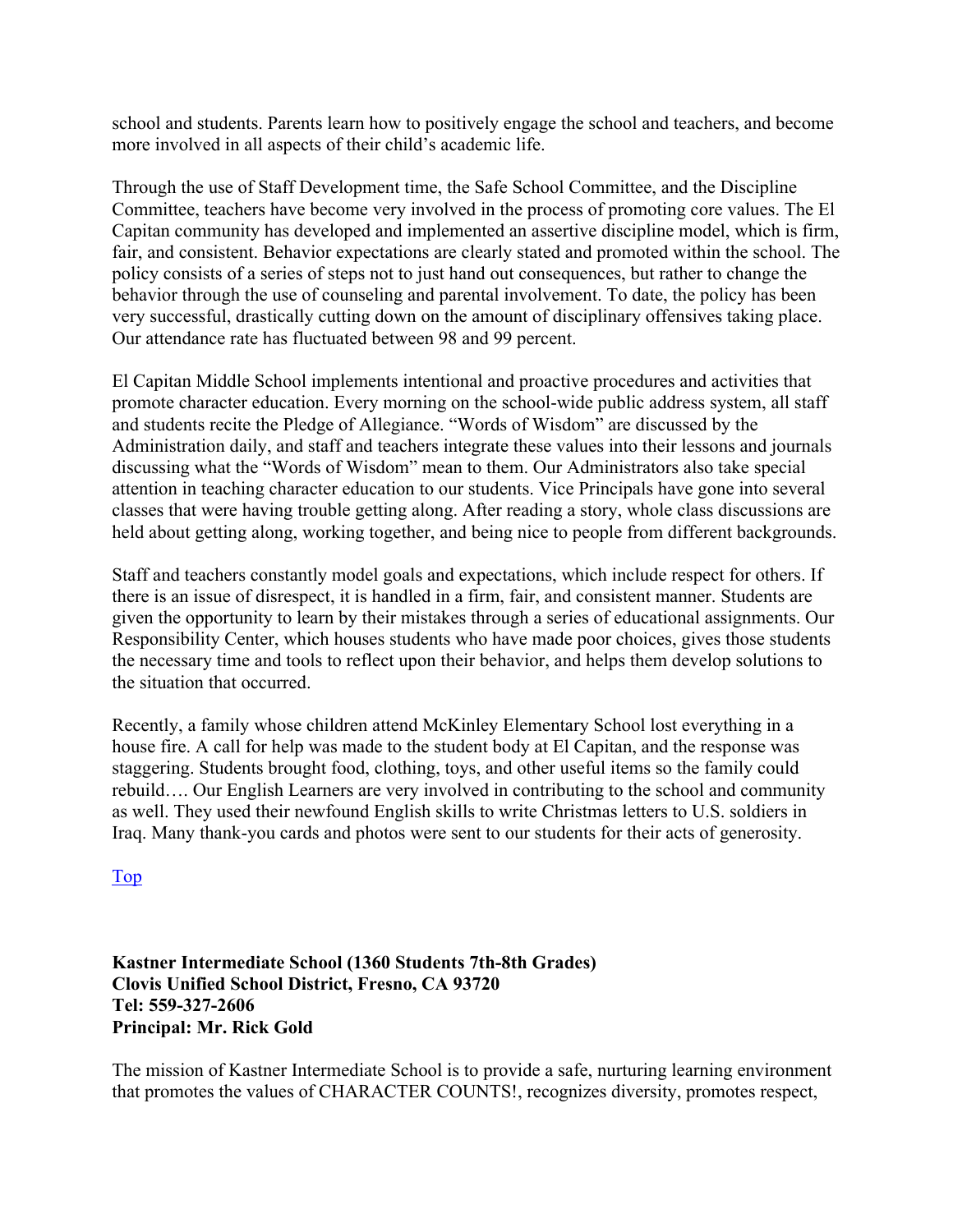and encourages students to strive for excellence. It is our aim to provide learning experiences that result in measurable growth for all students, help them to reach their potential in MIND, BODY, and SPIRIT, and prepare them to be productive citizens in our community. Goals were developed through student, staff, and community feedback, gathered from surveys and meetings. One specific goal was the continued implementation of CHARACTER COUNTS!

Although each department at Kastner is diligent in its efforts to include character education in its curriculum, the Physical Education Department has decided to make this one of their primary goals. Each semester, specific lessons are taught on the values of trustworthiness, respect, responsibility, fairness, caring, and citizenship. Recently, the physical education and athletic departments have incorporated new lessons specific to the terms sportsmanship and gamesmanship. Students learn that sportsmanship is the playing of the game to develop teamwork, respect for an opponent, and an appreciation for personal integrity. On the other hand, they learn that gamesmanship is an overwhelming drive to win at all cost. By incorporating sportsmanship into our character traits, we have seen fewer incidents of inappropriate behavior on the fields, courts, and pools where our teams compete.

Kastner has recently shifted the focus of its leadership program. In previous years, approximately fifty students a year were selected to participate in a leadership class that focused on school and community service. The program has been increased to include nearly one hundred students and focuses on the character traits of good leaders. Materials from CHARACTER COUNTS! and the Fresno County Office of Education's Leadership Academy are used to reinforce the importance of good character.

Kastner has strived to give every student group a voice on campus. Each fall students who are identified as being leaders of a group are asked to attend a workshop. Identified groups change each year but have included such groups as Hispanic Males, Skateboarders, Jocks, African American Females, etc…. The goal is to identify a minimum of ten students in each group and have them attend the workshop. At this workshop, community members who closely align with each group are invited to serve as facilitators. The students and facilitators work in affinity groups to identify issues on our campus that need to be addressed. After each group works together to identify the issues, they are asked to present their findings to the other groups. Once all issues have been shared, the entire group decides what are the five most important issues. With the assistance of the facilitators, the groups are then mixed and each of the mixed groups is asked to discuss and present solutions to the issues. The issues and the proposed solutions are then shared with the Kastner Administrative Team. Results are also shared with faculty members who are then able to address issues through instruction and classroom projects. This process promotes positive social development and group cohesion.

One of the most recent changes at Kastner has been the implementation of the "Thinking it Through" process used with students who are sent to the cluster office for disciplinary action. The process asks students to identify why they are in the office, what other choices they could have made, and to identify a character trait that was not followed. The form is used by the administrator as a tool to guide their discussion with the student.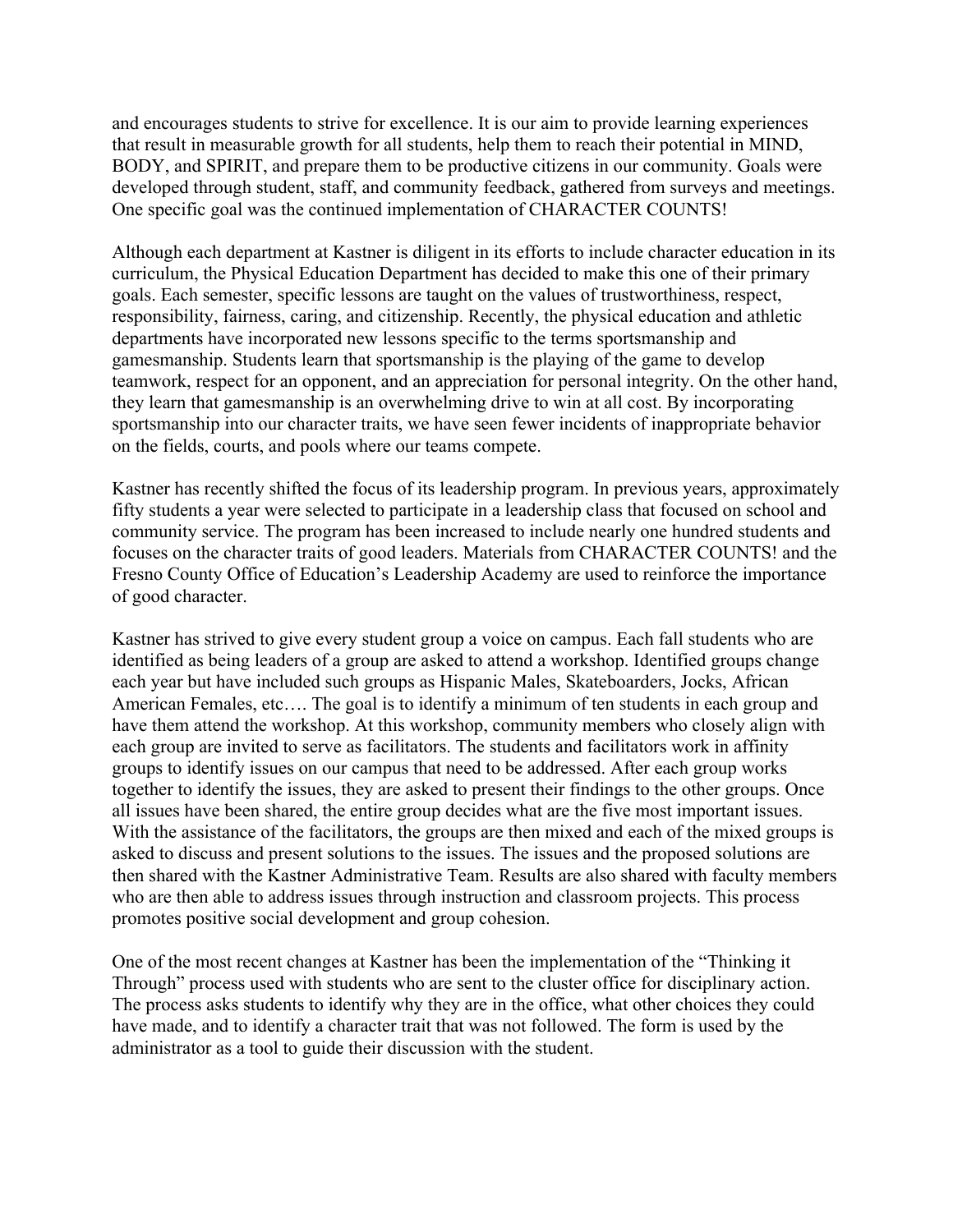Leadership Class. Two years ago, staff was very concerned about the decline in students demonstrating good choices while on campus. The solution was to expand the leadership class and to infuse additional character education into the curriculum. Four additional sections were added to the master schedule and the number of teachers instructing the class increased from one to five. This resulted in an additional one hundred students being trained as student leaders. In preparing the curriculum for this class, teachers participated in the Fresno County Office of Education's Leadership Academy and reviewed materials from the CHARACTER COUNTS! program. Students in the leadership class were encouraged to act as leaders on campus by practicing ethical decision making and encouraging other students to do the same.

Academic Letters. At the end of each six-week period, students who were earning a 3.5 or higher G.P.A., or who have demonstrated improvement in their grades from the previous reporting period, are sent a letter congratulating them on their accomplishments from their Learning Director. The letter contains references to how practicing the pillars of CHARACTER COUNTS! has enabled them to earn these types of grades and how continuing to practice these pillars will enable them accomplish much more in life.

Top

#### **La Joya Middle School (1050 Students 7th-8th Grades) Visalia Unified School District, Visalia, CA 93277 Tel: 559-730-7921 Principal: Ms. Mary Whitfield**

It is the goal of La Joya Middle School Character Education Program to strengthen the character of the students by raising their consciousness and increasing their commitment to the principle that Character Counts! We want to involve students in the promotion of character at school, in the home, and in the community.

La Joya Middle School wishes to reward students and increase awareness through the monthly recognition program. La Joya recognizes students each month who have shown strengths in the individual pillars, which include Trustworthiness, Respect, Responsibility, Fairness, Caring, and Citizenship, as well as three additional areas, which include Teamwork, Leadership, and Creativity.

La Joya maintains a Character Education Committee that meets to generate ideas and modify existing programs so that we continue to meet our goal of a quality character education program. These ideas are expressed to the parents in many ways, including the La Joya Middle School Student/Parent handbook given to all La Joya students.

La Joya staff members do a daily newscast , which is fed directly into the first period advisory classrooms on the campus. Character quotes are often used in these newscasts. Weekly Character lessons are also broadcast into the first period advisory classrooms. Teachers model appropriate character traits for students and expect respect for all within their classrooms.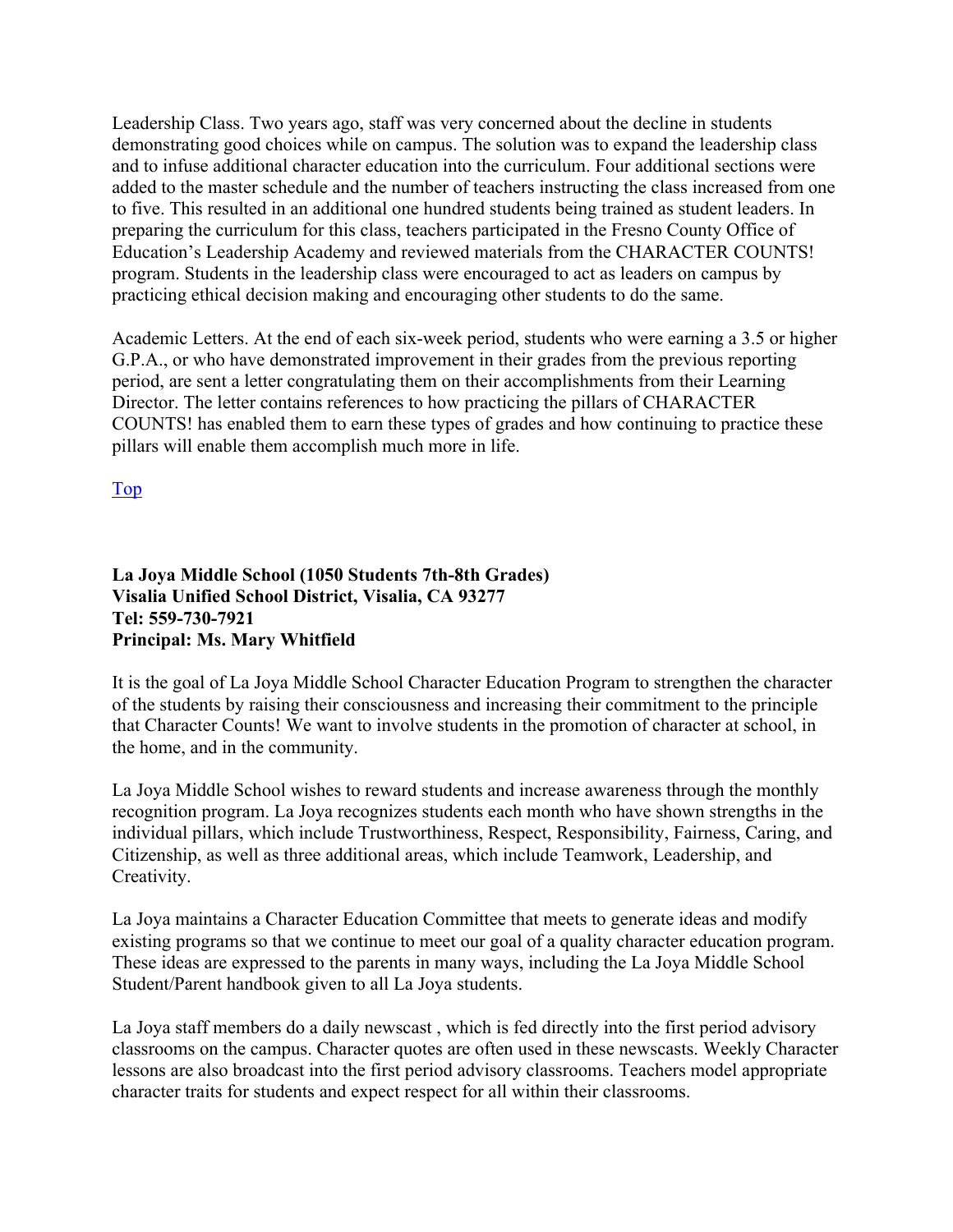Citizenship grades are part of the progress report and report card system of feedback to the parents. Students who have more than one unsatisfactory citizenship grade are not allowed to participate in extra-curricular activities. Classroom rules model the Character Counts! traits.

The La Joya Middle School disciplinary system includes areas of improvement for character on the discipline referral. The administration also has access to Character Counts! contracts for students who need behavioral correction.

La Joya Middle School has many ways in which our students are recognized:

- Explorer of the Month-This is recognition given to eight students per month. Students are nominated by classroom teachers for the Character trait of the month (January-Caring). Since our school is organized into academic teams, each team chooses two students on their team who most exemplify the trait. These students are treated to a Limo lunch, which is paid for out of our student recognition budget.
- Character Education Awards- Every three months students who were recognized as Explorers of the Month and their parents are treated to a dessert reception at which time they receive an award for their promotion of the pillars of character. Each student is called up and the Principal, reads a compilation of nice comments provided by their teachers. This reception takes place in the evening.
- Character Counts! Award- The Character Counts! Award is presented to one eighth grade boy and one eighth grade girl who have demonstrated exemplary character over two years and who personify the qualities of trustworthiness, respect, responsibility, fairness, caring, and citizenship.

Other awards are as follows: Attendance awards, athletic awards, honor roll, high honors, Principal awards, and end of the year banner awards.

School administrators have developed weekly character lessons that are broadcast by television into the first period student advisory classes once a week. These lessons talk specifically about character traits. Each lesson gives examples of situations that students may encounter as well as proper responses for each situation. The lessons have discussion questions at the end that the teachers use to generate class discussions.

The school administration and department chairs created a school wide motto of "We CAN". The CAN is an acronym for Character, Achievement, and No Failure. Students were introduced to this motto at the beginning of the school year in their advisory classes. Each advisory class participated in a spirit activity that required them to make a banner with the slogan We CAN on it. The banners were all displayed in the cafeteria for the school year. The banners were judged by members of the leadership class and the winning classes got prizes.

#### Top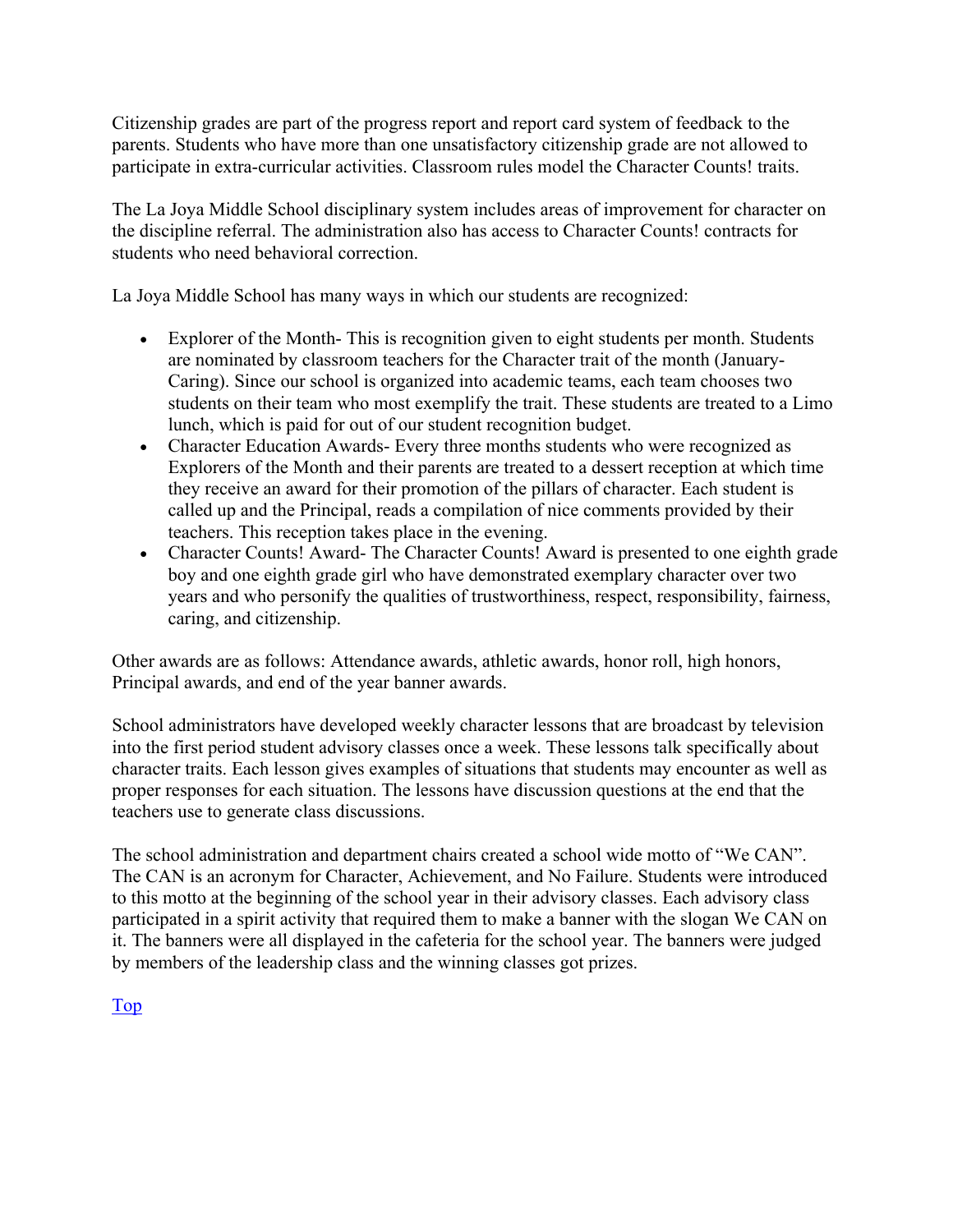#### **Live Oak Middle School (739 Student 6th-8th Grades) Tulare City Unified School District, Tulare, CA 93274 Tel: 559-685-7310 Principal: Ms. Paula Adair**

"The Right Place at the Right Time" has been Live Oak's school motto and driving inspiration since it was established in 1989. The well-being and development of the whole child are major focuses of every highly rigorous academic offering and myriad of social events available to students. The center of every lesson and event is character.

Inside the multipurpose room, a six-foot grizzly carving and a four by eight foot mural of a grizzly bear among live oak trees invite school spirit and a sense of pride in students. On the walls are banners of honor where responsible students' names are displayed. Those there have achieved honor roll status academically. On the back wall are students' names that are achieving million-word reader status. In this room students are honored monthly for their display of character at Live Oak, and parents and family members come to celebrate their achievement along with the entire student body. Each month is dedicated to a different pillar.

Formally and informally, staff chooses particular students to mentor. Daily conversations (as per Poverty by Ruby Payne and an in-service by Beatrice McGarvey from Classroom Instruction that Works) develop relationships that lead to students feeling they are supported. A team provides mentoring weekly, both socially and academically, to a group of fragile (ARI-Academic Review Intervention) students. Teachers take students as classroom aides in order to mentor them. At times, the school counselor selects specific students to work in the student store so they can be mentored. Modeling the 6 pillars of character is our greatest strength at Live Oak.

The beginning of the school year fifty-five students composed of 8th grade AVID (Advancement Via Individual Determination) and 8th grade Academic Review students received Effective Teens Leadership In Action Training from the Premier Company. This student achievement workshop uses Sean Covey's The 7 Habits of Highly Effective Teens, to assist teens in developing their personal leadership skills. Topics covered in the program are: responsibility for your life, defining your mission, prioritizing, attitude, listening, working together, and renewing yourself. As a follow-up to the workshop AVID students weekly utilize the Go Premier Agenda, which is a partner to the training and assists students in setting and achieving goals. All 8th grade language arts core classes read and discussed The 7 Habits of Highly Effective Teens the first few weeks of school. Live Oak treats every incoming student as a future success story. Student needs are realized and addressed from the very outset of the educational experience on the Live Oak campus.

Realizing that bullying is a problem in our society, Second Step, Violence Prevention education is provided by a team, including two teachers and the school counselor, in all sixth grade classrooms. As an extension of this process, the school counselor uses this curriculum in small group counseling, and in training 6th through 8th graders as Peer Mediators, to help provide conflict resolution. The behavior code is located in the Live Oak School Planner given to every student upon enrollment and used daily in class. Further, Character Counts! pillars are taught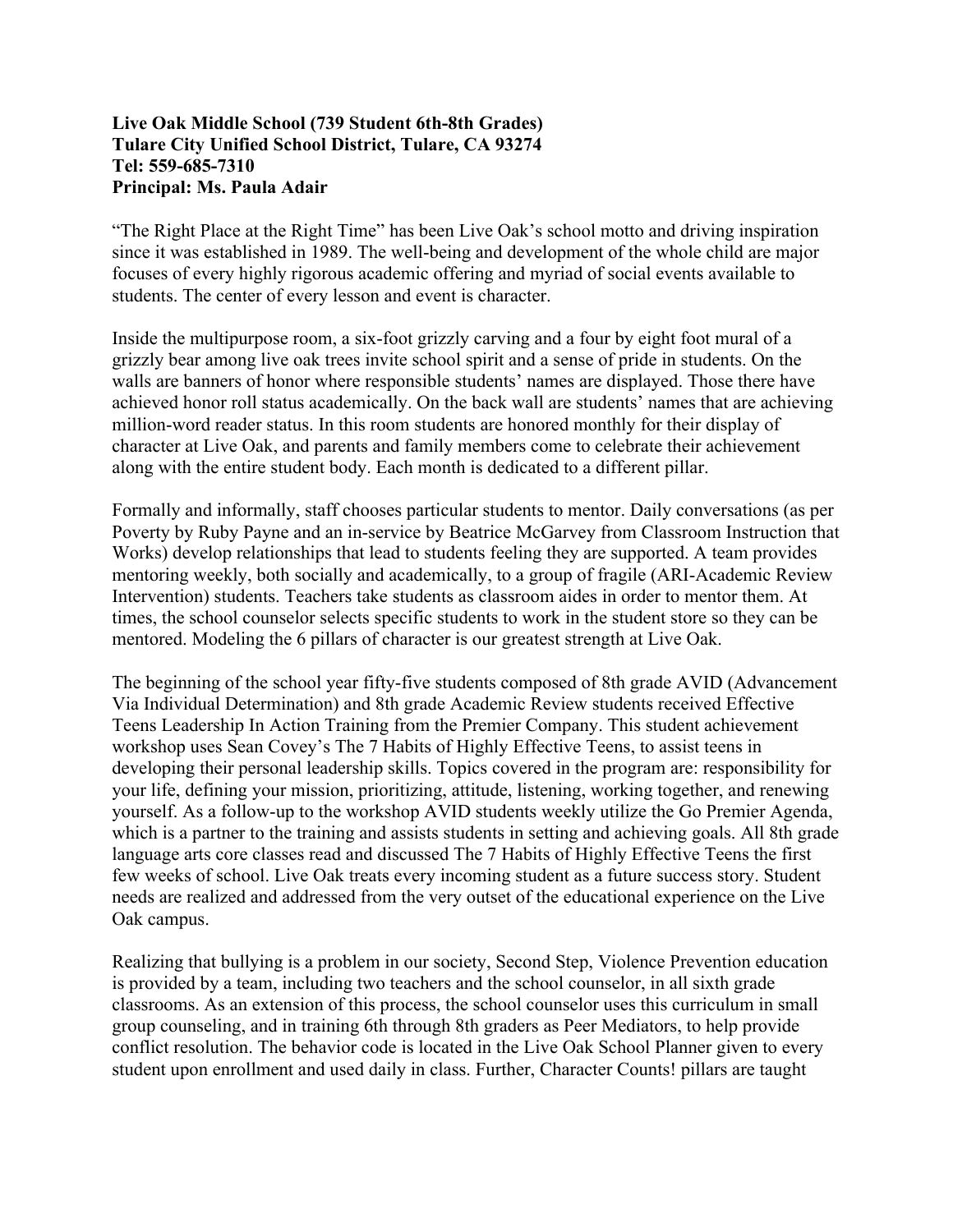throughout the school and students understand they are expected to demonstrate appropriate behaviors.

The 8th grade class gift committee is a strong entity on campus that promotes good citizenship and respect. This group raises funds and purchases a class gift presented to the school each year. Past gifts include a school flag, trophy case, six-foot Grizzly, "Home of the Grizzlies" sign, Grizzly mural and mascot costume. The committee raises funds on a fun activity called Buddy Days where teachers and 8th graders are auctioned off and then spend a day being a buddy to their purchaser.

The student Leadership Team, under the guidance of the school counselor, develops, as a final project, a Fifth Grade Academy to prepare incoming Grizzlies for their middle school experience. They organize tours, introduce teachers, put on skits of school rules and regulations for how to be a successful Grizzly, teach a dance and a cheer, and serve the participants dinner. During the student orientation, school Administration welcomes parents. This promotes caring, respect and good citizenship. Selected sixth and eighth grade students are trained as Peer Mediators and meet as needed with students to help resolve conflicts. The Volunteer Bureau is a student service club on campus open to all students. They work at parent conferences, sell donut holes and hot chocolate at Christmas time to raise money for Tulare community charities and participate in selling Kids Day newspapers to raise money for Children's Hospital in Fresno.

To make the celebration of good character more evident on campus, we have opted to hold monthly assemblies in celebration of good character rather than a luncheon that involved only the families and students. We hope to display role models of exemplary character and build the confidence of those who are making the efforts to live a life of integrity.

Top

#### **Martin Luther King, Jr. Middle School (1000 Students 7th-8th Grades) Madera Unified School District, Madera, CA 93638 Tel: 559-674-4681 Principal: Mr. Robert Chavez**

The community of Martin Luther King, Jr. Middle School has agreed on the core ethical values it wished to promote: At MLK, we follow the six pillars of character in Character Counts! which are: Respect, Responsibility, Fairness, Citizenship, Caring and Trustworthiness. After looking at various character educational programs, MLK reached consensus on Character Counts! Representatives of the school went to the local Board of Trustees that then officially approved the Character Counts! Program at MLK in 1997. All trustees were overwhelmingly in favor of not only using the CC! program during our advisory period but also in favor of infusing it throughout the curriculum during the instructional day. MLK remains the only school in Madera Unified that has a board-approved character education program. A committee comprised of school stakeholders meets every Friday morning to coordinate advisory/CC! activities.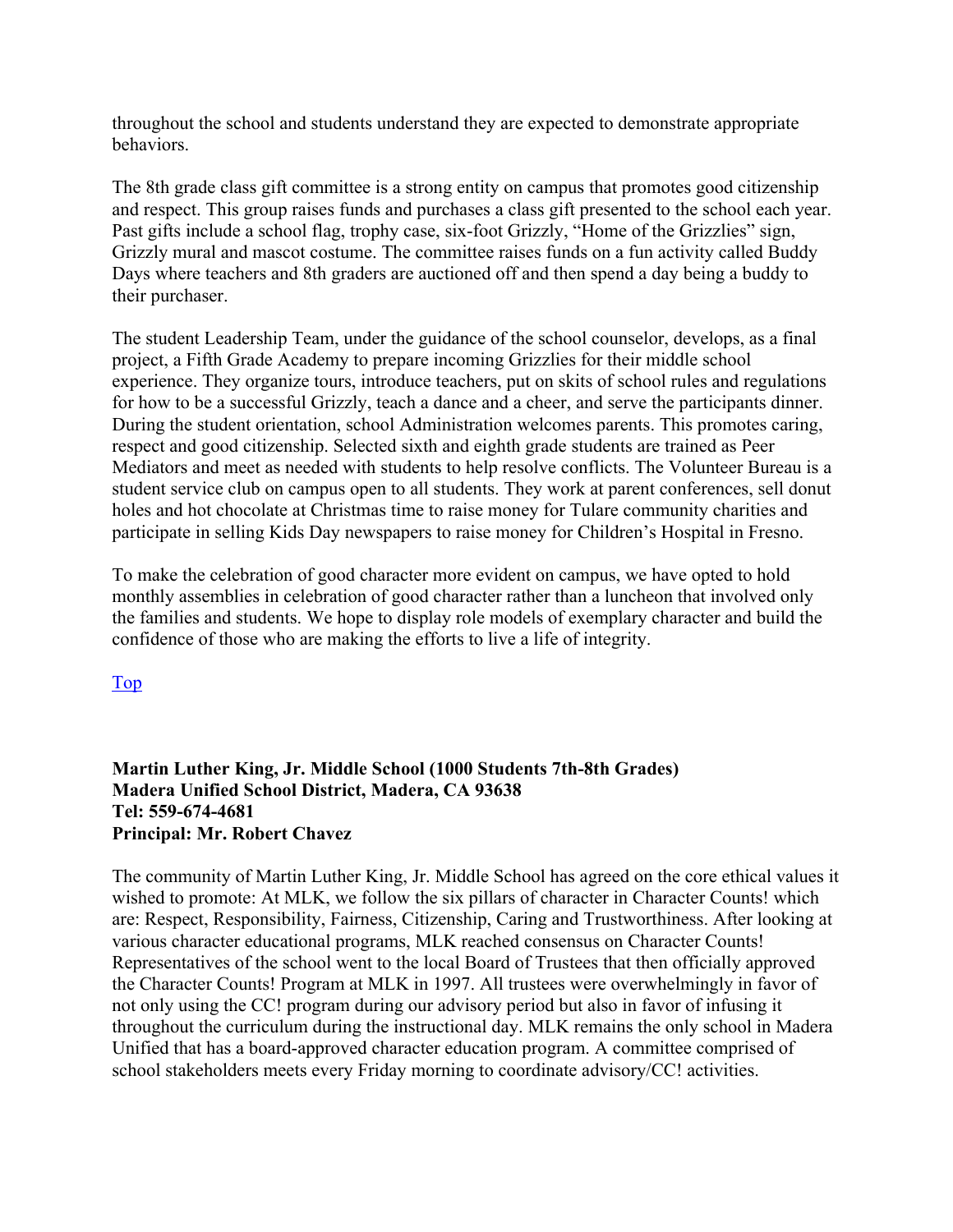Martin Luther King, Jr. Middle School is intentional and proactive in addressing character education in the both the 7th and 8th grade levels through our advisement period, which takes place 20 minutes before first period each day. Character Counts! assemblies are held periodically for our students as well. Special guests have included: Holocaust survivors; Ruby Bridges (racial equity); Jeff Savage (author of over 130 books for MS age students) who writes of sports stars who are positive role models for young people. During Black History Month students are exposed to several special programs with guest speakers to acquaint students with role models (in addition to sports and music stars.) This year one of the editors on the King Papers Project from Stanford University spoke to use. (She is a Madera Unified Schools graduate.) Madera's local newspaper recently selected MLK for a photo/article on Black History Month. The Library Media Center sponsors a special Hispanic Heritage Luncheon in October for staff and students, and the students produce the food. The 7th and 8th grade students sign up for dishes, check out cookbooks, make the recipes at home, and then bring the dishes to the library. All Hispanic countries are included to stress the fact the Hispanic means more than just Mexico.

Teachers (and all staff) are cognizant of using good character in conversations with students and staff and try to be a good role model for those who do not have a positive person in their life. Many teachers give of their time to share positive lessons with other staff members and donate time to help at various school events, for the benefit of the students. The pillars of character are displayed in each classroom and are often used in lesson plans.

Many opportunities are provided for our students to behave morally. Among the best are:

- Tuesday, November 16, 2004, more than 4 million students at nearly 8,000 schools around the country participated in the 3rd annual "Mix It Up at Lunch" Day. Participants stepped out of their comfort zones to meet someone new. Many students at MLK participated in "Mix It Up at Lunch", as they also did last year. In a national survey, 70% of students named the cafeteria as the place where social boundaries are most clearly drawn at school. (www.mixitup.org)
- A select group of students participated in the 30-hour Famine Relief Project (an annual event) that will be held again at MLK this year on February 25-26, 2005. A special education video is first shown to students through their advisement class to brief them on Famine Relief and World Vision. MLK students will join more than one million teenagers in 21 countries to gather pledges through donors and sponsors to help the millions of starving and hurting children of the world. The MLK students will then go without food for 30 hours (while under adult supervision at MLK), so they can have a real taste of what hunger is like. During this time they engage in different activities in our school gymnasium. Afterwards, the money raised is sent in to World Vision. After 30 hours, a student can raise \$360, enough money to feed and provide necessary care to a child for a whole year.
- Students and staff participated in the annual canned food drive for the Madera Rescue Mission, which is located just a few blocks from our school. All advisory classes participated this year and collected over 1,000 cans of food. The staff and students also contributed toys and books to the children at the Mission. The director of the Mission is always invited to speak to staff and • students via our closed circuit television regarding the enormous need for food and shelter for Madera's homeless. Some of our students,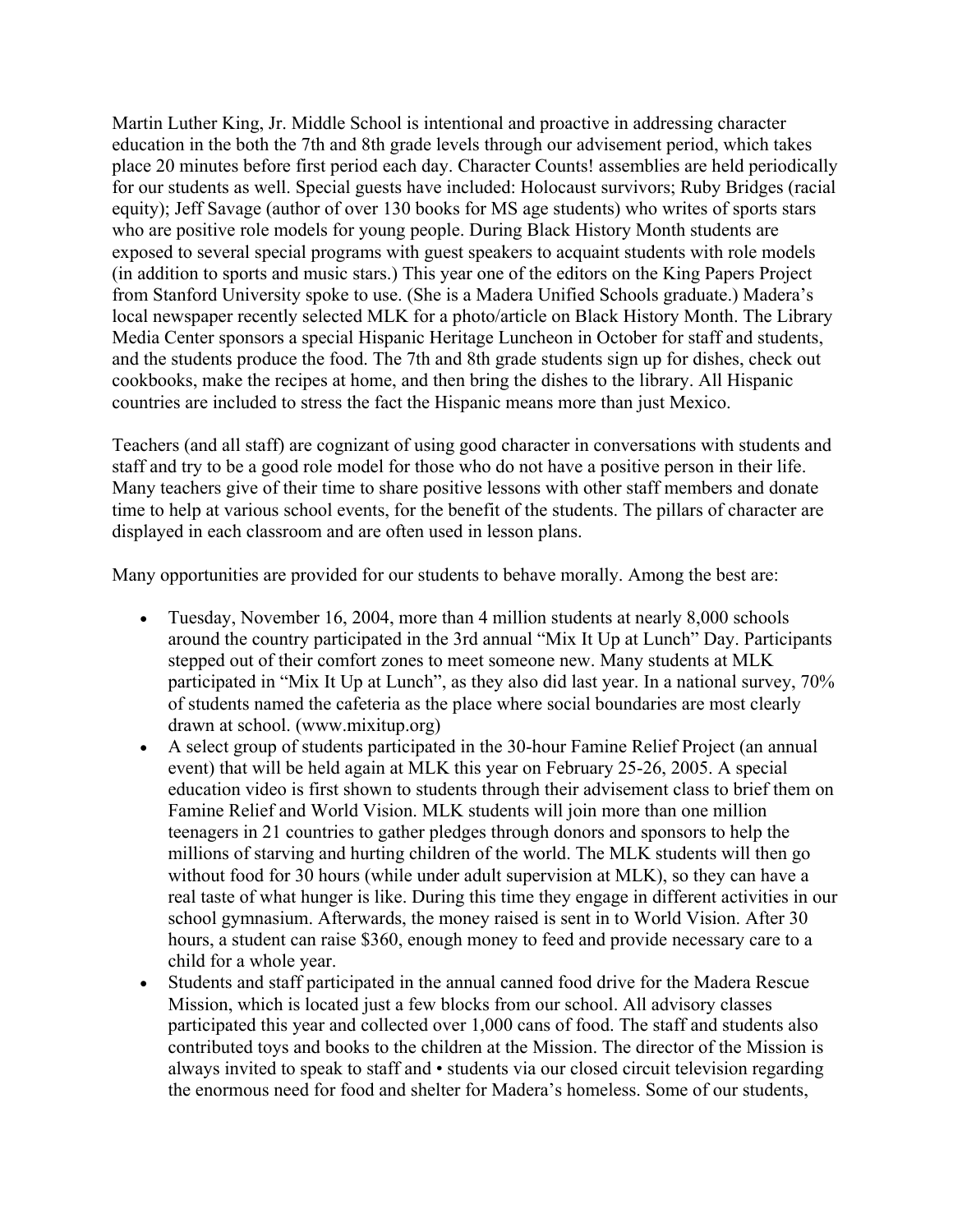however, really cannot give canned food - as many of our MLK families actually eat holiday dinners (or other dinners) at the Mission themselves. Those students may make holiday cards and write cheerful letters to the children and to the adults at the Mission. Caring is our pillar for December every year.

Top

#### **Mulcahy Middle School (569 Students 6th-8th Grades) Tulare City School District, Tulare, CA 93274 Tel: 559-685-7250 Principal: Mr. John Pendleton**

Named after long-time Tulare educator, Mrs. Alice G. Mulcahy, Mulcahy Middle School is dedicated to the principles of hard work, honesty, pride, and determination, all hallmarks of Mrs. Mulcahy and her family. Mrs. Mulcahy obtained her teaching credential in 1910 and over the next forty years established herself as an advocate for youth and a leading citizen of Tulare.

Prior to their first day of school, members of the school community and the staff participate in an orientation assembly. School policies, student behaviors, and responsibilities are discussed. The core ethical values are used as a model for expected student behavior. Academic school planners are given to every student. The planners contain several items supporting our character development program and are used as a tool to promote responsibility through daily use, recording class assignments, homework to be completed, and on-going communication with parents. The planners are designed to provide students with easy access to reference materials i.e., CHARACTER COUNTS!, Mulcahy School History, School Vision Statement, and the Three-way School Pledge.

During the months of August and September, all students receive an introduction to the six pillars of CHARACTER COUNTS! In October, after conducting a school wide review, each student writes an essay that is tailored to specific writing genre while reinforcing core ethical values found within CHARACTER COUNTS! At the conclusion of this assignment, our school sponsors a CHARACTER COUNTS! Barbecue and Dance that all members of our school community are invited to attend. We believe the most powerful method to foster the meaning of the pillars is to provide opportunities to observe and model ethical behaviors. The Vision of Mulcahy Middle School is to prepare all students for high school and post-secondary education through a standards-based academic program that promotes strong ethical character, critical thinking skills and emotional physical well-being.

Teachers are encouraged to integrate the CHARACTER COUNTS! Philosophy into their lessons to further encourage and promote the progression of ethical decision-making. In addition to classroom instruction, we take advantage of every opportunity to recognize students exhibiting behaviors consistent with the pillars of character:

• CHARACTER COUNTS! Student of the Month Recognition Luncheons.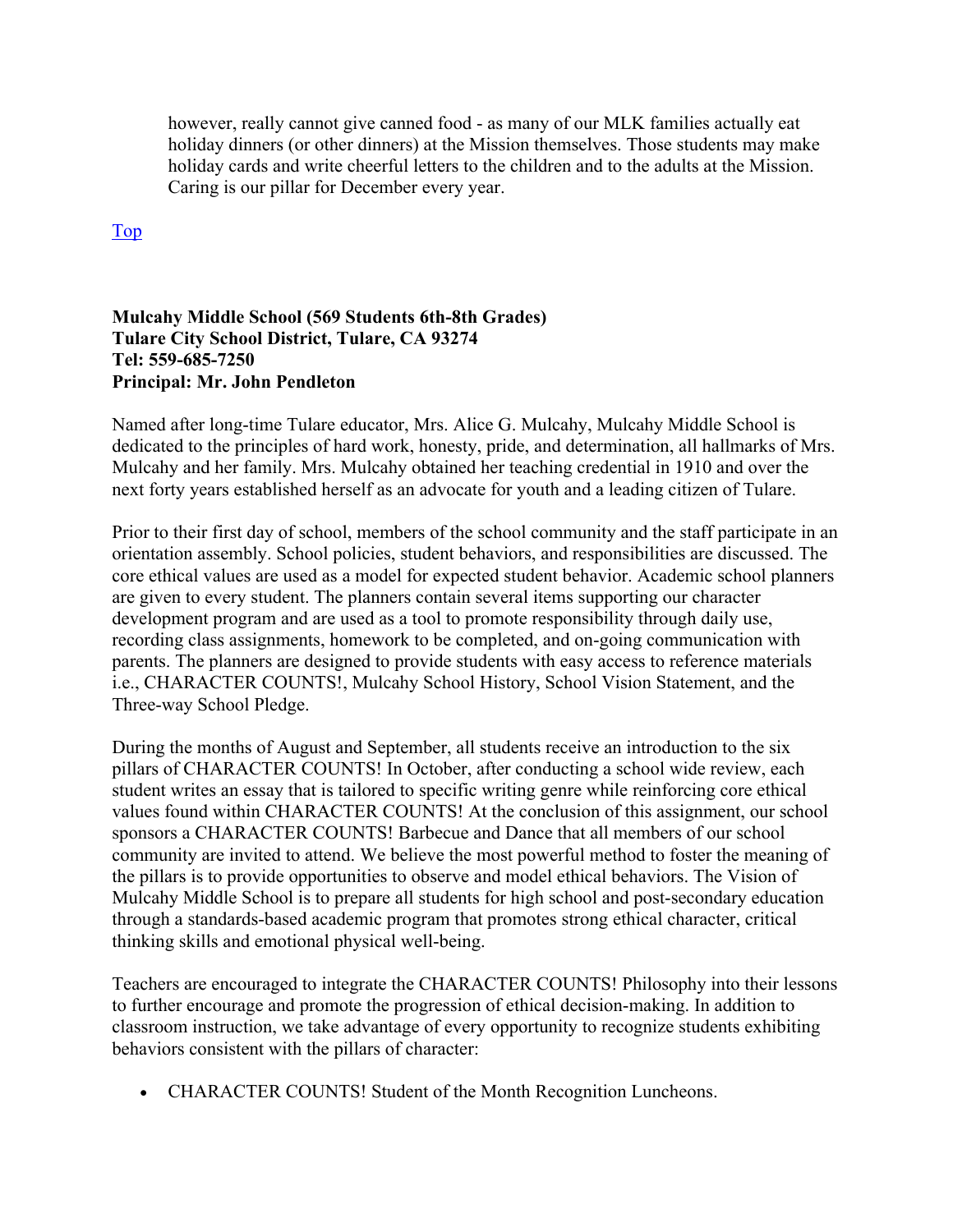- Hosted by the staff to salute exemplary examples of student behavior.
- Tulare Advance Register Job Well Done
- Highlights student achievement in the area of character development.
- CHARACTER COUNTS! Wall of Fame
- Showcases individuals, who through their actions, exhibit exemplary character.
- Tulare County "Kids of Character"
- Recognition of student achievement in the area of character development.
- Postcards of Praise
- To parents highlighting a student's positive contribution or behavior.
- Mulcahy Pride T-Shirts
- To students demonstrating outstanding ethical decision-making and citizenship.
- Graduation Recognition
- CHARACTER COUNTS! lapel pins worn and students formally recognized.
- Academic Card of Excellence (A.C.E.)
- Recognizes students who achieve academic and behavioral excellence.

Since 1994, Mulcahy has become a major contributor to Children's Hospital of Central California, having sold over 31,800 "Kid's Day" newspapers. In addition to its school wide support of Children's Hospital, Mulcahy offers several clubs that are committed to civic service and charitable contribution. Members of the California Junior Scholastic Federation (CJSF) have taken a leadership role on campus organizing coat and toy drives for neighborhood children. CJSF members also participate in "bell-ringing" for the Salvation Army during the Christmas season. The Student Council donated approximately 1,000 cans of food for local families during this holiday season. The Students Try Answers Not Drugs (STAND) club meets monthly and plans entertaining activities that promote school pride and drug-free alternatives. The After-School Tutoring Program utilizes student and staff tutors to provide assistance to students in all academic areas. And, Mulcahy has the prestigious honor of being an AVID School, Certified with Distinction.

As educators, we have attempted to gain a greater understanding of our students and their backgrounds. One example is our staff conducting a study on, A Framework for Understanding Poverty, by Ruby K. Payne, Ph.D. The results of this study provide educators with a better understanding of the challenges our students and their families face. The knowledge gained through this study has enhanced our ability to further strengthen the innate qualities that we believe our students possess.

A new addition to our character development program is a conflict resolution system entitled, Second Step. This program is designed to provide our students with the conflict resolution skills necessary to uphold positive interaction with their peers and fellow members of the community. This program is currently being presented to our sixth grade students by our school counselor.

Top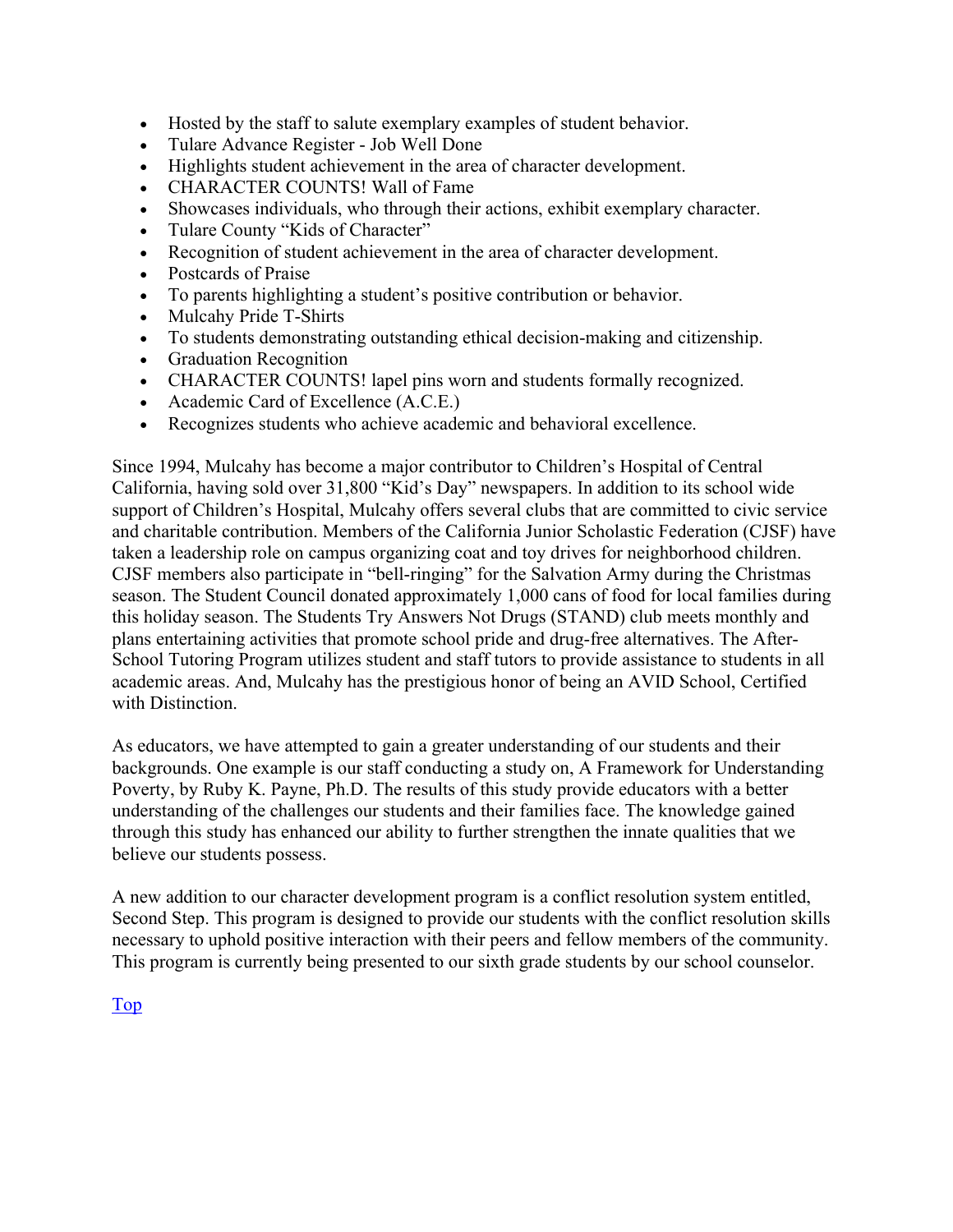#### **Pixley Middle School (300 Students 6th-8th Grades) Pixley Union School District, Pixley, CA 93256 Tel: 559-757-3131 Principal: Mr. Tony Luis**

The community of Pixley is located in central California's San Joaquin Valley, one of the world's richest agricultural areas. However, agricultural job loss, low wages and lack of industry have combined to establish an unemployment rate of 21.3% for Pixley. Pixley is ethnically diverse, with 85.4% Hispanic, 3% African American, 10.4% Caucasian. 67% of students are English Language Learners.

Pixley Middle School continues its commitment to character as it completes the 8th year of a comprehensive character education program. The students, parents, staff and community work in a collaborative effort to raise the standard of core ethical values among the school and community of Pixley.

In September of 1997, The Pixley Union School District Board of Trustees signed a Resolution endorsing the CHARACTER COUNTS! program. A month later The Pixley Town Council proclaimed the Six Pillars of Character; Trustworthiness, Respect, Responsibility, Fairness, Caring and Citizenship as the ethical values for Pixley to demonstrate and develop within the community organizations and the faith community of Pixley. Currently, Pixley is in the process of establishing a Chamber of Commerce, and the Character Counts! philosophy is at the foundation of this chamber.

The mission of Pixley School is for students to master grade level standards, develop character and become independent thinkers. Students demonstrate learning through on-going multiple assessments. Interventions and support are provided through a network of resources to achieve success.

Pixley Middle School strives to ensure a clean and secure learning environment free from drugs, alcohol, and violence and promote healthy student behaviors: Pixley Middle School begins every morning with the grounds staff surveying for school safety and appearance. All vandalism, graffiti or disruption occurring the night before is swiftly dealt with and repaired before school gates open. Pixley Middle School contracts with the Tulare County Office of Education CHOICES Department to provide safe school support and resources to the campus. Pixley Middle School students are well monitored for academic and social needs. The Pixley Collaborative Outreach Team meets weekly to case manage social and emotional needs of children and their families. The collaboration is comprised of School Administration, Healthy Start Staff, Tulare County Probation, Tulare Youth Service Bureau and Child Welfare Services.

Standards of behavior are upheld through classroom interventions and administrative interventions. One effective administrative intervention utilized is the 5-10-15 Behavior Plan. Teachers are supported through administrative support by an administrator conducting a parent/student/administrator conference upon the student receiving a 5th behavior referral. Referrals are reviewed at this time and a contract is signed by the student/parent/administrator that a change in behavior is expected and supported at The Pixley Middle School. Should the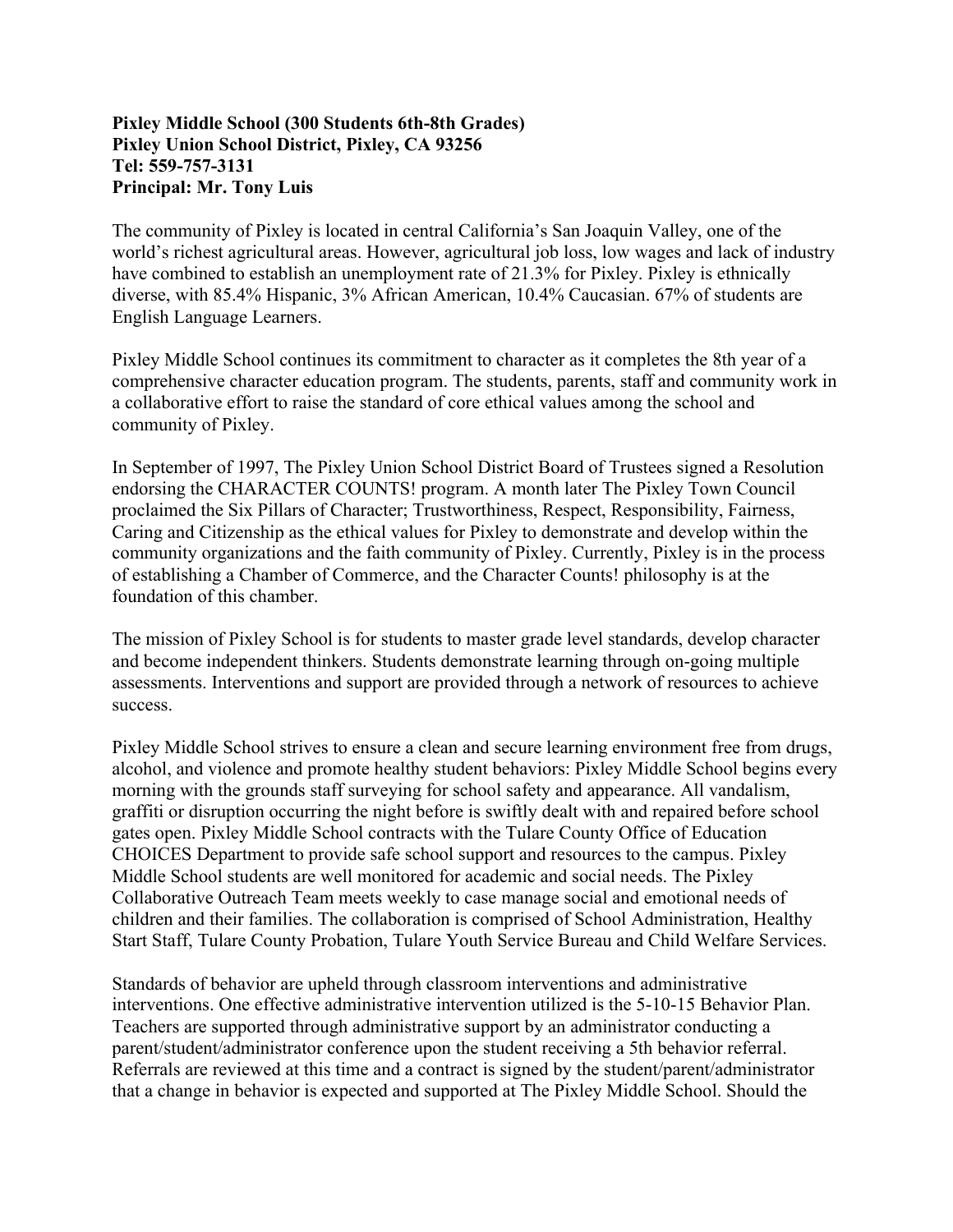student fail to meet the contract then upon the 10th behavior referral the student attends School Attendance/Behavior Review Board to formalize behavior expectations and suggest possible resources. Should this step not change the student's behavior, upon the 15th referral a move to the Community Day School is requested. Teachers are kept informed of this process for all of their students during the monthly middle school outreach sessions. The 5-10-15 Behavior Plan Process was established in 1998 when over 400 year-end behavior referrals from middle school students were tallied. To date, behavior referrals continue to decrease with 2003-2004 reporting fewer than 200 behavior referrals for middle school. This data clearly indicates the success that high moral expectations can have at a middle school.

The Pixley Middle School makes it a priority for students to contribute in meaningful ways to the school, to others and to the community: The opportunity to generate personal and civic responsibility takes various forms at the Pixley Middle School. All students are called for moral action as the Student Council sponsors drives during the year. Earlier this year over \$600 was donated for a student at Pixley Elementary School with Leukemia. Four girls raised \$150 during a Saturday "bake sale" for the student with Leukemia. This "bake sale" was fully conducted by 4 7th grade girls. The Pixley Middle School Student Council hosted a "Back to School" dance for middle school students and half of the donations were delivered to the American Cancer Society. Just recently, a Tsunami Relief Drive generated by the Student Council totaled over \$800. Every spring the community of Pixley participates in a community clean-up day where young and old pick-up trash, pull weeds and picnic together upon completion of clean-up efforts. In addition to positive moral actions, Pixley Middle School is first to address immoral actions as well. Currently, the 6th grade teaching staff is faced with the challenges of student honesty and trustworthiness. As a teaching team they have come together to research tools and strategies to address this behavior. Pixley Middle School staff firmly embrace the following phrase - "All that is necessary for evil to triumph is for good people to do nothing." - Edmund Burke. Taking action and addressing character is part of the moral responsibility at Pixley School.

#### Top

#### **Reyburn Intermediate School (1492 Students 7th-8th Grades) Clovis Unified School District, Clovis, CA 93719 Tel: 559-327-4670 Principal: Ms. Stacy Dunnicliff**

Under the guidance of a dedicated, caring staff, Reyburn students experience daily that goals are achievable through proper preparation and good character. Student academic achievement, the number of referrals and suspensions, attendance, and the number of students at risk for retention are monitored closely to ascertain whether or not school-wide goals are being met in the area of character education. In order to re-enforce good character, Reyburn has a Random Acts of Kindness drawing every Friday. The number of students "caught" doing the right thing has increased since this program was established. The number of students earning the Timberwolf Way award and qualifying for CJSF has increased as well.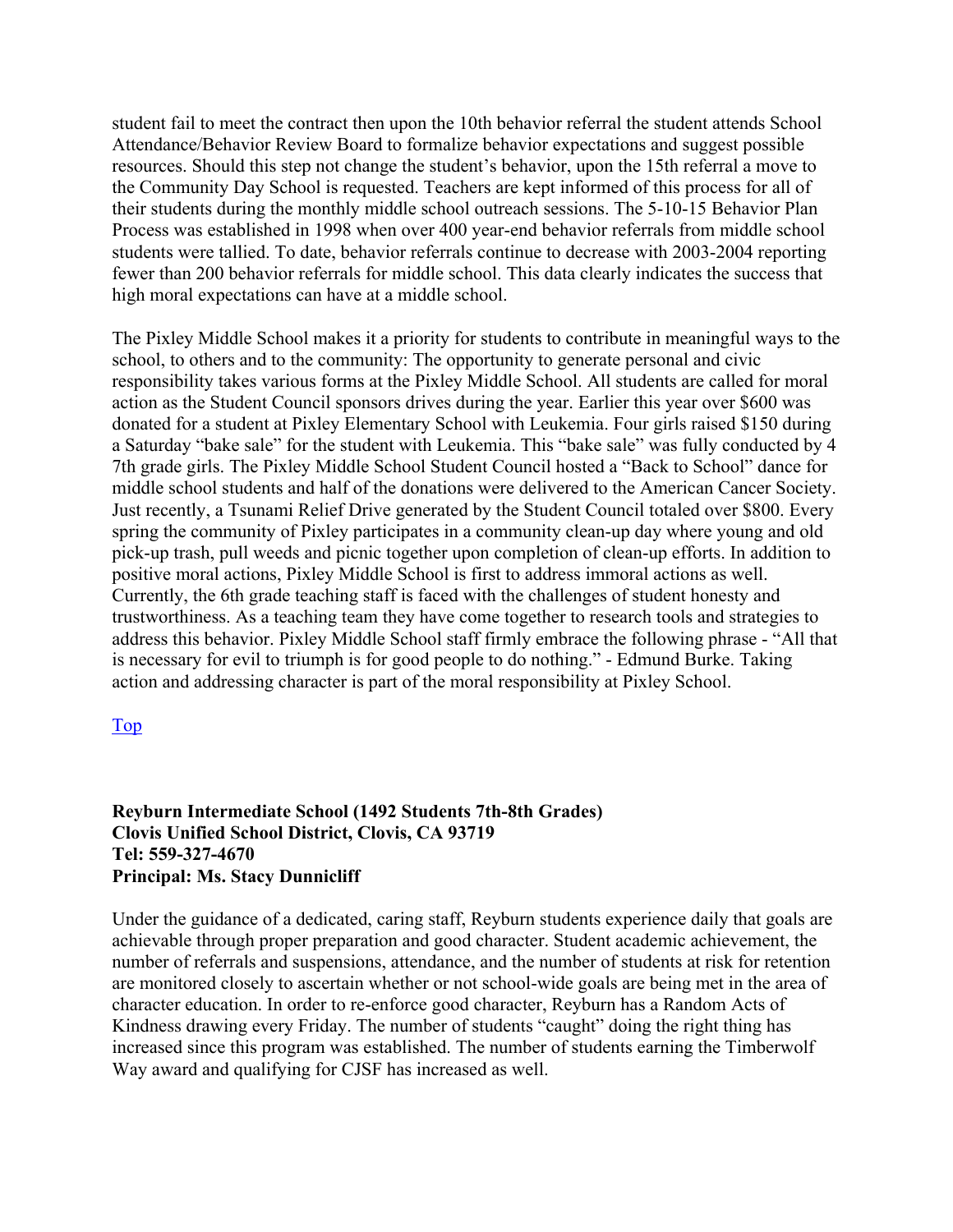Each year the Administrative Leadership Team (ALT) revisits Reyburn's Vision, Mission, Beliefs, and Desired Student Exit Behaviors based on input from students, parents, staff, and the community. During weekly department and team meetings, teachers assess the school's progress towards goal attainment. The classified staff meets with the principal on a monthly basis to discuss ways to improve system-wide processes. A wide variety of parent committees meet monthly to promote continuous ongoing improvements. Reyburn's Vision Statement reflects the collaborative efforts of all stakeholders.

Throughout the year, orientations are conducted to keep parents informed regarding the educational program offered to students. A special Student Academic Profile Day is held during the year for student-led parent conferences. During these conferences, students take on a leadership role as they share their goals, plans for accomplishing their goals, and the progress they have made towards achieving their goals. The Student Human Relations Council, a committee made up of student leaders representing Reyburn's diverse student population, meets once a week to discuss ways to improve student relationships. This year the Human Relations Council is hosting four luncheons for parents. The purpose of the luncheons is for parents to hear "student voice" and to learn about the various ideas the Council has come up with to improve school climate. Parents are kept informed of school activities and events through the school newspaper, The Timberline, which is mailed home quarterly and via the Reyburn Web site. Students are kept informed through the student newspaper, Timber Talk, daily school bulletins, and classroom discussion regarding important events.

Since students do not necessarily transfer character concepts to their own life experiences, Reyburn's staff is dedicated to defining character and modeling its application. Seventh grade students are enrolled into a twelve-week Health and Wellness elective that emphasizes character and ethical decision-making. Physical Education teachers are trained in CHARACTER COUNTS! and incorporate character lessons on a weekly basis.

Reyburn Intermediate is truly the hub of the community it serves. Community partnerships have been established through the use of Reyburn's state of the art facilities by the City of Clovis, Parks and Recreation, church, adult school, and ROP. Reyburn Intermediate School's CHARACTER COUNTS! jazz choir performs skits and musical numbers based on the six pillars of character. The choir performs assemblies for elementary schools, retirement homes, and community events.

A well-disciplined, neat and clean atmosphere provides the best environment for students to take full advantage of their educational opportunities. Students are expected to observe high standards of conduct, respect the property of others, and comply with the regulations of the school. Each student is a representative of the school wherever he/she may be, and our students are expected to demonstrate good sportsmanship and courteous manners at all times. Reyburn Intermediate is a multi-racial, multi-ethnic school that provides a positive, harmonious environment based on respect. In accordance with this aim, Reyburn will not tolerate behavior by students or staff that insults, degrades, or stereotypes any race, gender, handicap, physical condition, ethnic group, or religion. In an attempt to make sure all students feel connected to school, a concerted effort has been made to hire adult role models representative of the diverse student population at Reyburn.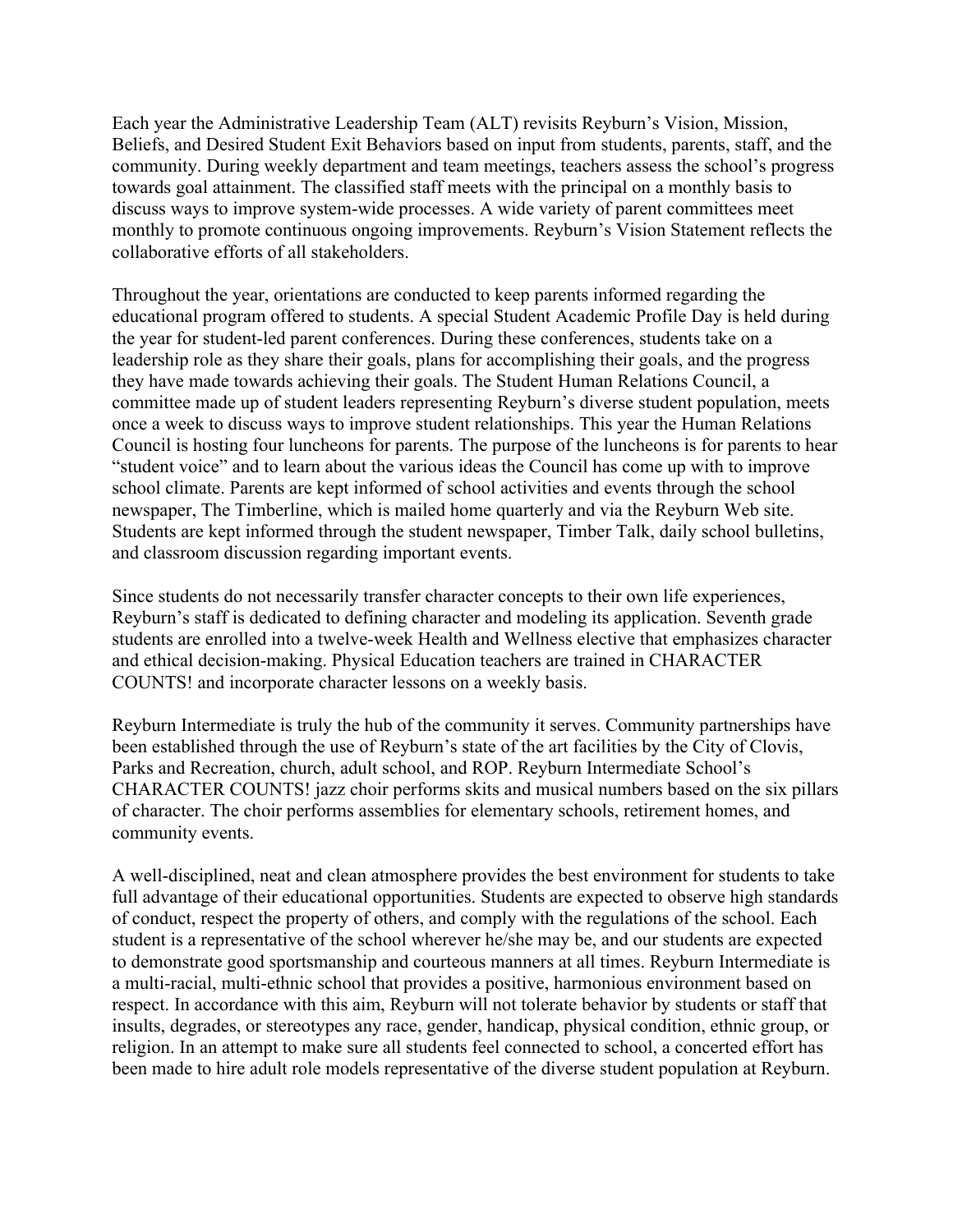An African American and Hmong campus liaison are always present and available to hear the concerns of students and parents, as is an Hispanic psychologist and school nurse.

Through the "four schools within a school" interdisciplinary teams, students needing additional assistance are quickly identified. Reyburn's Peer Counselors are trained to be good listeners for students needing someone to talk to. These students give up their lunch period one day a week to work with peers and to visit elementary schools. In addition, several members of the Reyburn staff have received Student Assistance training and are available to assist students with special problems. This helps teachers identify and channel potential situations involving drug abuse, depression, gang involvement, and child abuse/neglect to the correct agencies for additional assistance.

Reyburn Intermediate School believes that leaders are not born. Instead, Reyburn believes that leaders are the result of learning and practicing outstanding leadership skills. In the Leadership elective, students learn that good leaders have: self-control, a sense of fair play, the ability to make decisions and to plan, the courage to stand before their peers, a strong work ethic, and the ability to get along with others.

Reyburn Intermediate School encourages staff and students to be better today than they were yesterday. In keeping with this philosophy, Reyburn continues to follow an ongoing "Plan, Do, Study, Act" improvement cycle. Some things that are new to Reyburn are:

- A flag system to encourage student responsibility at lunchtime. The flag system is a fiveday cycle. Students earn music on • Friday if they received no Red Flags or not more than one Yellow Flag during the week.
	- $\circ$  Green Flag = Grounds left in great condition.
	- $\circ$  Yellow Flag = Grounds somewhat messy. A warning has been issued. Two Yellow Flags are equal to 1 Red Flag.
	- $\circ$  Red Flag = Unsatisfactory. When students earn a Red Flag they lose the right to eat outside the cafeteria and are confined inside the cafeteria the next day
- This program has been extremely successful. Students like music and they do not like being confined in the cafeteria at lunchtime. Students are now policing their own trash. We have the cleanest grounds around!
- Reyburn is always looking for ways to tie real-life experiences into the learning process.. Mrs. Alfheim's Academic Block Class adopted a soldier in Iraq in August. They sent pictures, letters, coffee, and a variety of other items to "their soldier". Recently the soldier returned to the states on leave. He came to the classroom to meet the students. He brought slides, picture, artifacts, • Iraqi money, and lots of stories. In a sense, he brought the War on Terrorism into the classroom. The students will never forget • this experience, nor will the soldier ever forget the young Americans at home who took time to write and think about him.

Top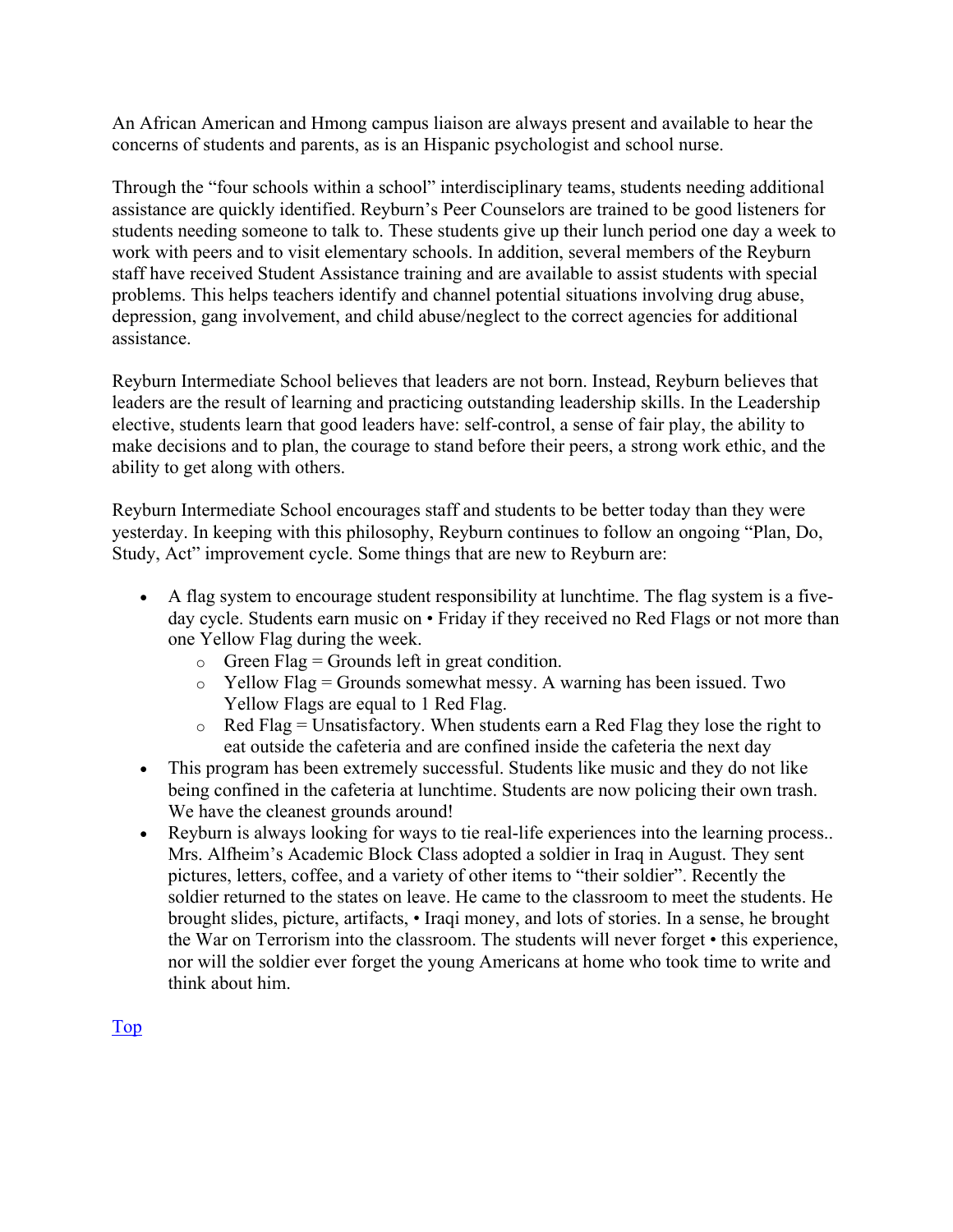#### **Rio Vista Middle School (1150 Students 7th-8th Grades) Central Unified School District, Fresno, CA 93722 Tel: 559-276-3185 Principal: Mr. Chris Williams**

Each morning as our students arrive at school they enter the Titan Tunnel and are welcomed with a high five, handshake or buddy hug from our school administrators and teachers. This welcoming tradition is so contagious that you will often find our custodial staff out and about greeting kids before their duty day begins. We want every student to walk onto our campus knowing they are "home away from home". Seeing a familiar and smiling face each morning lets them know that they are entering into a safe and positive environment. At the end of each day our students are dismissed by our school principal who always ends the day with a positive note and reminding students, "Its always a great day to be a Titan." Once again, all school administrators are out with the kids making sure they get to where they need to, safely.

We truly believe that at Rio Vista each and every administrator, teacher, instructional aide, food service worker, custodial personnel, secretary, librarian, and coach plays a significant role in the lives of our students. Respect is something that every student on our campus receives from each person they come into contact with. That is why we expect nothing less in return. Our discipline policy can be described in three words - firm, fair, and consistent. Our students are well aware that we are willing to do anything for them; however, they also know that we are passionate about keeping our school safe and positive and will not let any form of disciplinary issues take this vision away from us.

At Rio Vista we believe that our students spend more time with us then they do many times with their own families. This can also be due to the fact that we expect our students to be involved in at least two activities on our campus. Student activities can consist of sports, clubs, after school tutoring programs offered on our campus, participation in plays and musicals, volunteer time in the office or classroom. Many of these activities meet after the school day is complete. Because we see the majority of our students long after the school day is over we believe that it is our duty to instill core character values in these young adults.

Another exciting Character Counts! Program we have a Rio Vista requires that each of our students have a Character Counts! school agenda. Every Tuesday afternoon our students use their agendas to participate in a school wide quick write lead by our school principal. Our students are given a writing prompt over the school intercom and all students spend ten minutes exploring their knowledge of the Six Pillars by responding to the prompt. Teachers then discuss the responses given by their students. We ask our teachers to submit a few of their students' responses to our school counselor who in turn publishes the writing samples in our school newspaper. This allows our parents and community members to see and read how our students are challenged to make decisions based upon the qualities of character as evidenced in the Six Pillars.

"Pursuing Victory With Honor" makes clear the philosophy that sports can best achieve its positive impact on participants and society when everyone plays to win. In fact, without the passionate pursuit of victory much of the enjoyment, as well as the educational and spiritual